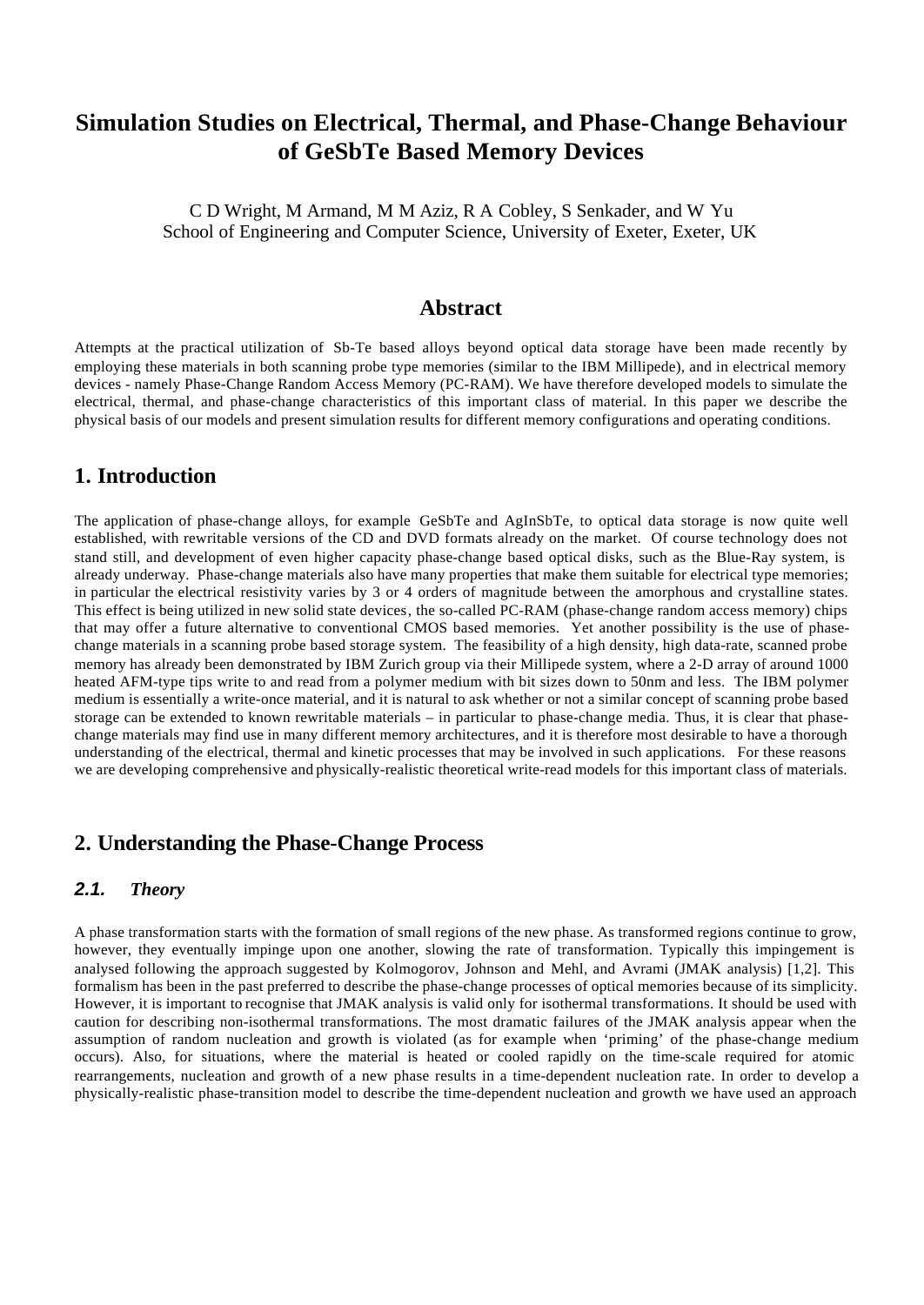based on a full kinetic description of the phase-change process. Nucleation, growth and dissolution of the crystalline phase in an amorphous medium have been described using rate-equations. It is assumed that a crystalline cluster can grow or shrink by addition or loss of a single 'molecule' (or 'monomer'). According to this scheme, one can write a differential equation for each cluster size to describe time-dependent density changes. Once all possible cluster sizes are considered then the complete description of the phase-change process is attainable.

We have assumed that the concentration  $f(n,t)$  of clusters with  $(n)$  molecules can change by interactions of single molecules. One can easily envisage four possible reactions for a cluster of (n) molecules interacting with clusters of size  $(n-1)$  and  $(n+1)$ as illustrated in Fig. 1.



**Figure 1.** Possible growth and dissolution routes for a cluster of (n) monomers, depicted here schematically.

In view of these reactions we can write a kinetic rate-equation, that describes the development of the density of the clusters of size (n):

$$
\frac{\partial f(n,t)}{\partial t} = g(n-1,t)f(n-1,t) - d(n,t)f(n,t) - g(n,t)f(n,t) + d(n+1,t)f(n+1,t)
$$
\n(1)

where  $g(n,t)$  and  $d(n,t)$  are reaction rate coefficients describing growth and dissolution of size (n), respectively. Since one must consider all possible size of clusters,  $Eq(1)$  needs to be applied for n=2. For single molecules (n=l) the requirement of the conservation of matter in a given volume also requires that

$$
f(1,t) = f(1,0) - \sum_{n=2}^{n_{\text{max}}} n \cdot f(n,t)
$$
 (2)

where  $f(1,t)$  is the concentration of monomers at a given time, and  $f(1,0)$  is the initial monomer concentration. Here a summation over all possible cluster sizes, starting from smallest possible cluster size (n=2) to the largest  $(n_{max})$ , is being carried out. It is possible for a large cluster to contain millions of molecules. For example, an easy calculation would show that a crystalline cluster of a few tens of nm of radius contains several millions of molecules of GeSbTe. This fact indicates that we need to consider several millions of coupled rate-equations for a successful simulation of crystallization.

To solve the set of rate equations it is necessary to know the growth and dissolution rates,  $g(n)$  and  $d(n)$ , respectively. We modelled these rates by considering the atomic processes accompanying the phase-change. Following the theory of reaction rates [3] we assumed that the growth rate of a crystalline cluster of (n) molecules is governed by

- (i) The number of clustering monomers at an amorphous-crystalline interface; this is assumed to be proportional to the GeSbTe-monomer concentration determined by the density of material and the size of the cluster.
- (ii) The probability that a monomer overcomes the energy barrier at the amorphous-crystalline interface; this is written using Boltzmann statistics and is related to Gibbs free energy changes of phase-change process. The Gibbs free energy is assumed, to a first approximation, to be a sum of volume and surface energy terms.
- (iii) The trial-frequency of monomers to overcome the energy barrier; this is estimated from data on the viscosity of the material.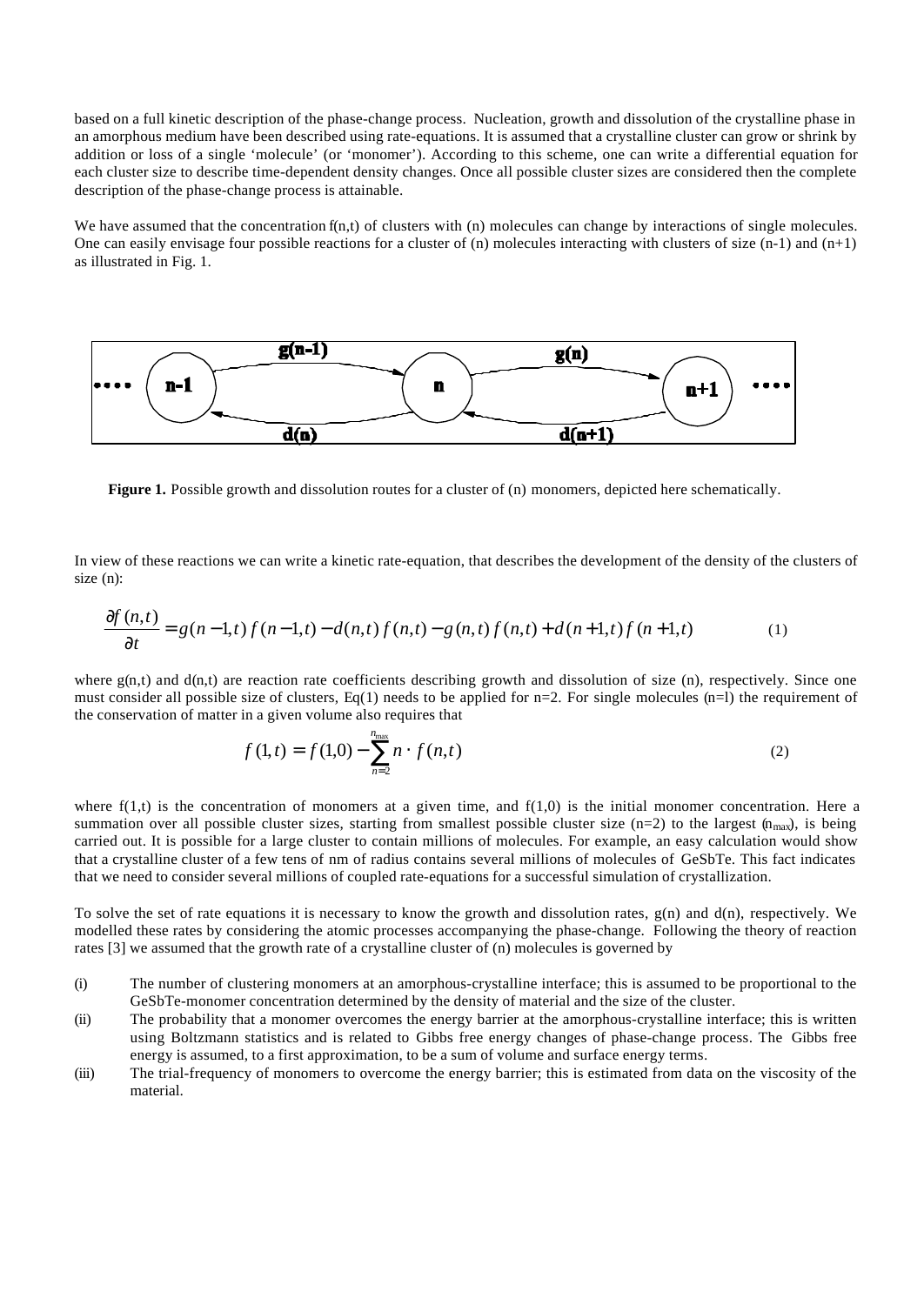It is well known that the crystallization behaviour of a thin film of GeSbTe is strongly dependent on the substrate material on which GeSbTe is deposited [4]. This fact indicates that the nucleation of crystalline clusters takes place preferentially at the GeSbTe-substrate interface so that the phase-change process is not homogenous, where the nucleation may proceed randomly anywhere with equal probability, but heterogeneous, where energetically favourable places are preferential nucleation sites. In order to take into account the heterogeneous effects we modified the model by using the so-called 'spherical-cap' description [3]. Based on largely geometrical considerations, the spherical-cap model considers the nucleation to proceed at the substrate-GeSbTe interface by assuming the shape of nucleus to be a truncated sphere instead of a full sphere. The volume and the surface area of a nucleus are then determined not only by the radius but also by the angle between the nucleus surface and the substrate.

## *2.2. Results and Comparison to Experiment*

We solved the model equations numerically by considering appropriate initial and boundary conditions. For all calculation results presented here the initial state of the GeSbTe was always amorphous, i.e., there were no crystalline clusters and only monomers were present. The number of rate equations  $n_{max}$  was chosen sufficiently large so that the calculation results were not dependent on it. It was found that, depending on the thermal treatment,  $10^4$  to  $10^7$  rate equations were needed to simulate a given experiment. Unknown parameters of the model, the interface energy density between crystalline and amorphous phases and the angle describing the heterogeneous effects, were treated as fit parameters - values being found by experiment-simulation comparison. However, it should be noted that only a single set of fitting parameters were used for all the results presented (i.e. the fit parameters were identical for each and every simulation result).

For crystallization studies the change of optical properties (e.g. reflectance) of the material is often measured and this information is then related to the amount of material crystallized. Figure 2 shows such an experiment [5] where isothermal crystallization in a small range of temperature was measured. The material for these experiments was  $Ge_2Sb_2Te_5$  deposited on a glass substrate. Simulations carried out to mimic these experiments could predict both total crystallisation times and the incubation times quite successfully. The model was capable of predicting the quite dramatic effect of rather small changes in annealing temperature on crystallization behaviour, as evidenced in Fig 2 where crystallisation times as well as incubation times change more than four-fold with a change of temperature less than 8ºC.



**Figure 2** Experimental (symbols) [5] and simulated (lines) results of crystallization as a function of time for four different isothermal treatments.

Non-isothermal treatments, during which the temperature increases at a constant rate, are also common in the literature to study phase-change behaviour of GeSbTe thin films. Depending on the rate of temperature the onset of crystallisation shifts; the higher the rate, the higher the onset-temperature. Figure 3 shows published results from two different rampedtemperature experiments  $[6, 7]$  and our corresponding simulations results. In one case, where the ramp rate is  $3^{\circ}$ C/min, crystallisation takes off at about 155ºC, while a ramp rate of 10ºC/min results in a higher crystallisation-onset of about 180ºC.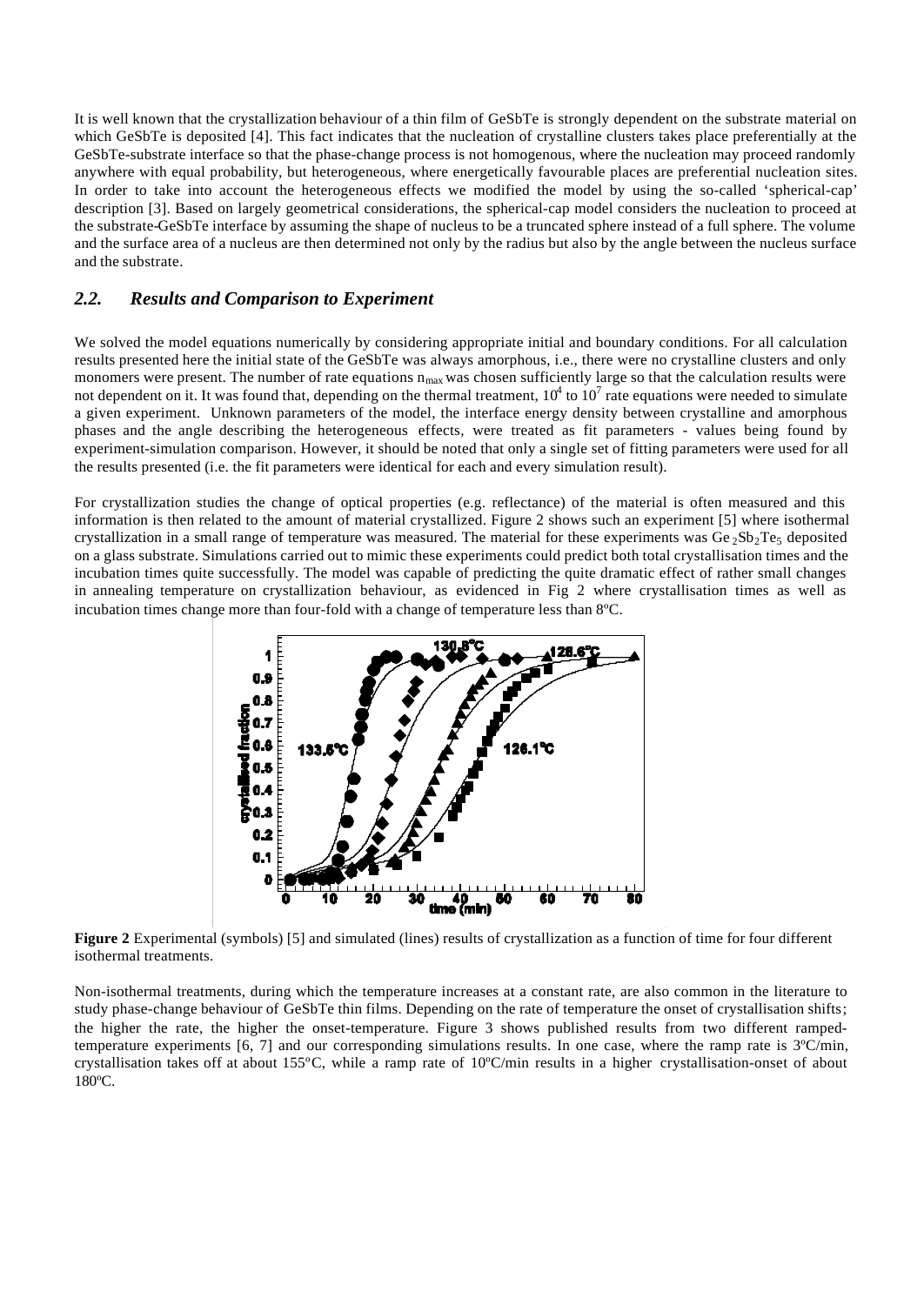

**Figure 3** Experimental (symbols) and simulated (lines) results of crystallization during a ramped-temperature treatment. (Left) ramp-rate 3ºC/min, substrate:silicon.[6]. (Right) ramp-rate 10ºC/min, substrate:SiN [7].

As previously mentioned, the substrate on which the GeSbTe layer is deposited has a profound effect on crystallisation. Minute changes in surface conditions cause large effects in crystallisation kinetics. The onset of crystallisation and crystallisation times depend on substrate type and preparation. We could simulate such effects successfully as also seen in Fig 3. Since we could explain all heterogeneous effects with a simple 'spherical cap' model based on geometrical considerations, it is justifiable to argue that the main effect of a substrate on crystallisation kinetics is the change of energetics of the phase-change process. Instead of the formation of a nucleus in the shape of a whole sphere, for example, the GeSbTe-substrate interface offers preferential nucleation sites where a nucleus can form in the shape of a truncated sphere. Thus, the change of Gibbs free energy for nuclei formation, i.e., the driving force for crystallisation, is considerably increased.

## **3. Application to Scanning Probe Based Storage**

The application of phase-change materials to optical data storage is now well known, with CD-R/W and DVD-R/W formats already on the market, and the so-called Blue-Ray, dual-layer, phase-change disk being developed by several companies. We, in collaboration with partners at CEA-LETI in Grenoble (France) and at Twente University (Netherlands), have also recently begun the development of a scanning probe type memory, similar in some respects to the IBM Millipede system, but using phase-change materials as the storage medium. The aim is to give a low-power, small form-factor memory with Terabit storage capability.

The basic mechanism of the phase-change based scanning probe storage system has a conductive AFM tip in contact with the storage medium. The writing process is an electro-thermal mechanism. When the current flows from the tip through the medium, the active layer is heated by the Joule effect. If the temperature increase is sufficient, the phase-change process takes place and the information is stored in the media as crystalline or amorphous dots. The readout process is performed by measuring the electrical resistivity of the structure. The amorphous and the crystalline states of the PC media are indeed characterised by very different electrical resistivities; in the case of the Ge<sub>2</sub>Sb<sub>2</sub>Te<sub>5</sub> alloy, the resistivity differs typically by four orders of magnitude. Figure 4 shows typical experimental results obtained so far (image courtesy of Yves Samson, Serge Gidon and Olivier Bichet, CEA-LETI Grenoble). However, the aim of this paper is to present theoretical studies of this novel form of scanning probe data storage; a thorough understanding of the physical phenomena involved in the write and read processes being crucial to the development and optimization of this new technique.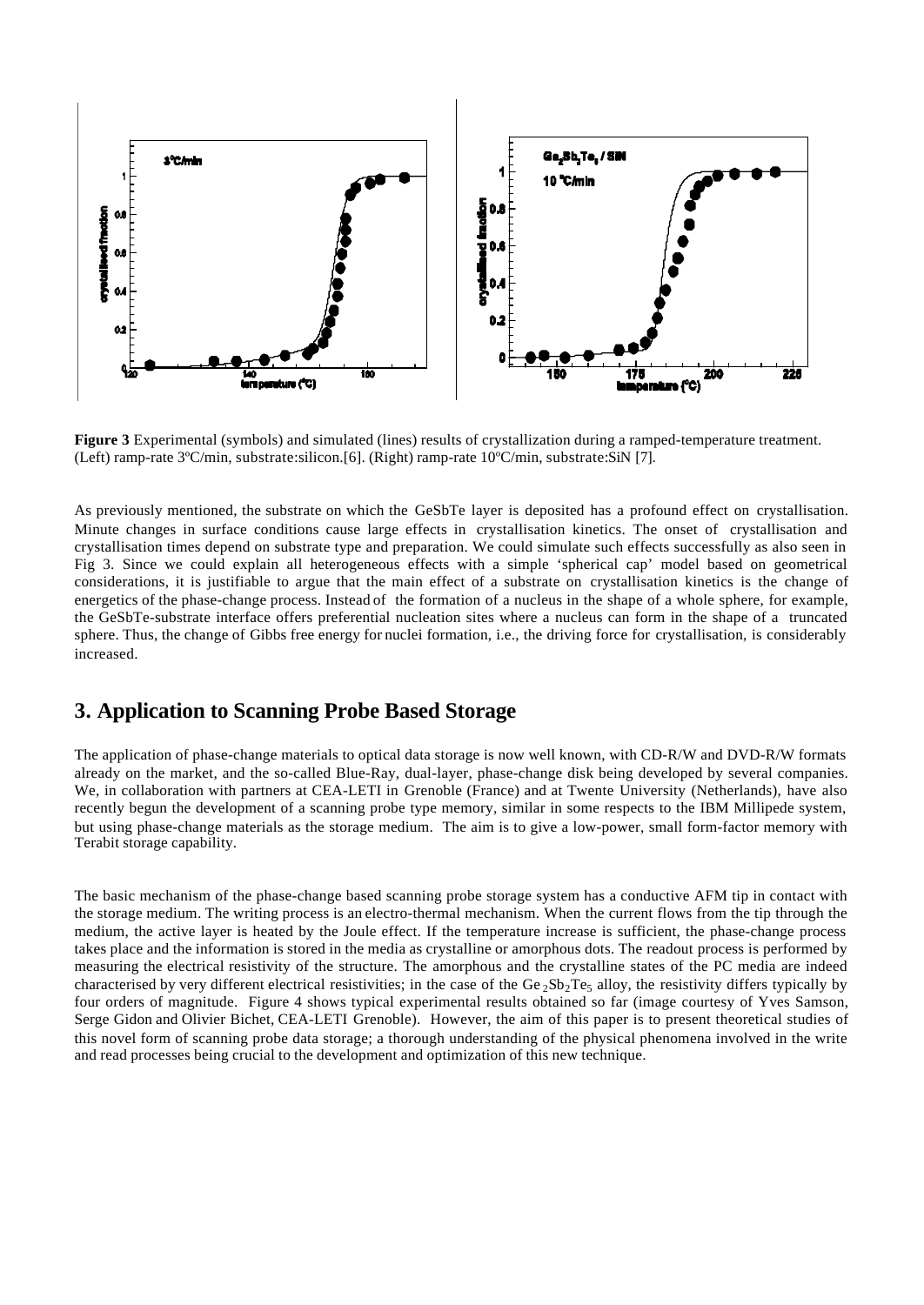

**Fig. 4** A 40 x 40 bit matrix obtained experimentally by applying 10µ s, 7 V voltage pulses to a  $W<sub>2</sub>C$  coated AFM tip scanned in contact with the medium. The bits are crystalline in an amorphous matrix. The image shows the electrical current difference between the amorphous and crystalline phases when scanning in contact with the same tip and applying a reading voltage of 4 V.

(the tilted bottom line corresponds to a false programming of the tip movement)

Image courtesy of Yves Samson, Serge Gidon and Olivier Bichet, CEA-LETI, Grenoble, France.

### *3.1. Theoretical model*

The writing and the readout processes depend on the way the current flows in the structure. So one can expect important changes in the temperature distribution and consequently in the shape and size of the written dots, depending on the initial (amorphous or crystalline) state of the PC media. Thus, it is possible to write crystalline bits in an amorphous matrix, or amorphous bits in a crystalline matrix. We have considered both cases, to determine the best option with respect to the writing, the readout and the erasing processes.

In addition, the whole structure must be adapted for the electrical process as well as from a tribological point of view, since the tip is in contact with the sample. Besides, as in optical data storage, the GST layer must be protected from oxidation. For our purposes, a 30 nm thick GST layer is sandwiched between a capping layer and a (thermally and electrically) efficient under electrode. The three layers are deposited on top of a silicon substrate. We thus consider a 3-D geometry with cylindrical symmetry. A 2-D section is illustrated in Fig. 5.



**Fig. 5** 2-D section of the geometry used in the simulation program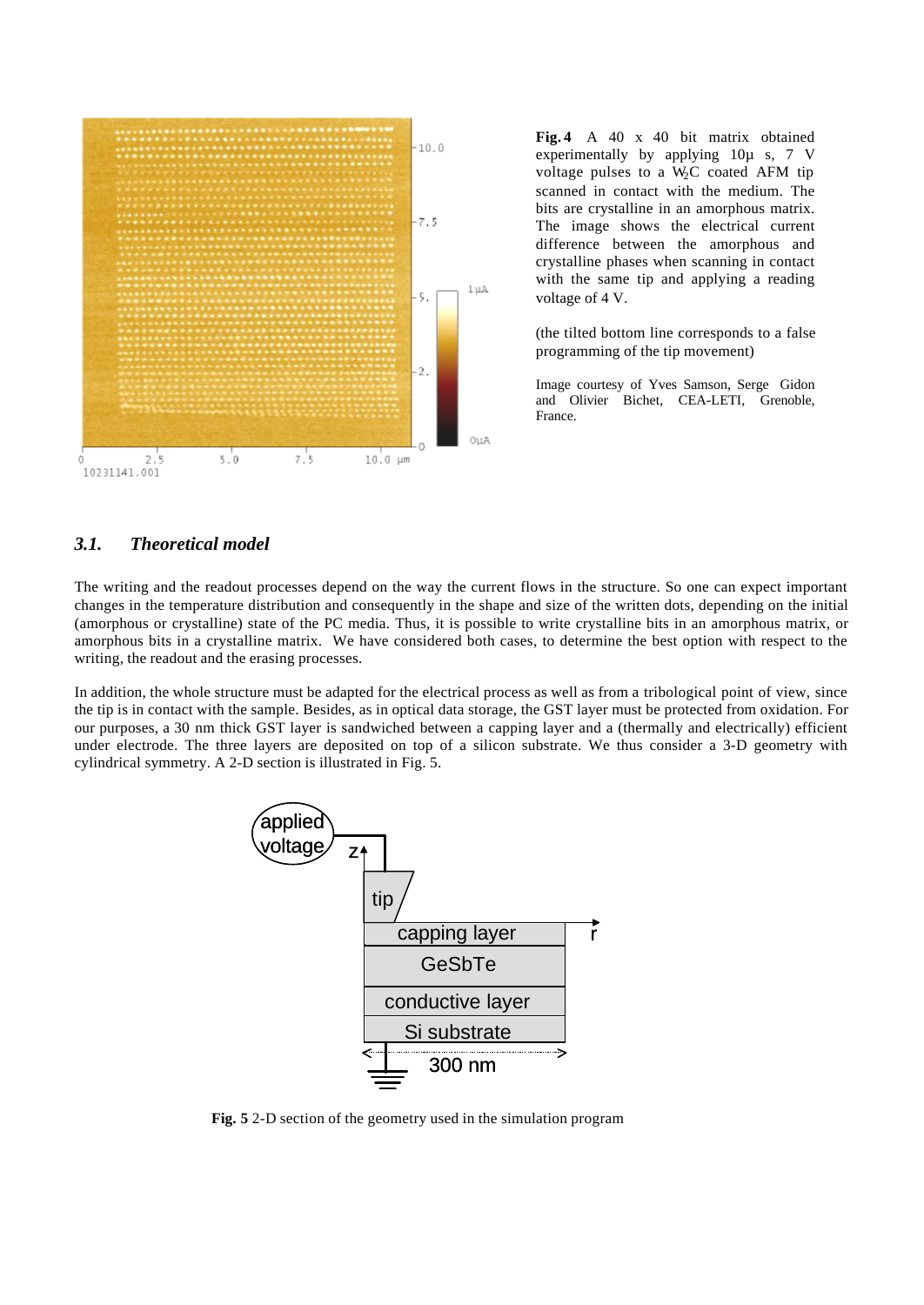The electro-thermal process is modelled by solving the Laplace and heat-diffusion equations for the system, i.e.:

$$
\nabla \left( \mathbf{s} \cdot \nabla V \right) = 0 \tag{3}
$$

$$
rC_p \frac{\partial T}{\partial t} - K \cdot \nabla^2 T = \mathbf{s} \left| E^2 \right|,\tag{4}
$$

where  $\sigma$  is the electrical conductivity, V the electrical potential and E the electric field;  $\rho$ , k, and Cp correspond respectively to the density, the thermal conductivity and the specific heat. The calculations were performed using a finite element method to analyse the current flow and the temperature distribution in the structure, when a voltage was applied at the top of the tip and the bottom of the structure was maintained at ground potential.

### *3.2. Simulation Results*

Before modelling the whole writing process, it was important to evaluate the influence of the thickness and the properties of the different layers. In particular, we should determine the characteristics of the capping layer that enable enough current to flow in the GST layer, such that the temperature increase is sufficient to initiate the phase-change process. As mentioned above, both the amorphous and the crystalline phases are considered as potential initial state of the GST material.

At room temperature, the electrical conductivity of the amorphous state is only about 0.1  $\Omega^{-1}m^{-1}$ , but increases with temperature and electric field. For the crystallisation process, a temperature of around 200°C is required. The crystalline state is characterised by a high conductivity ( $\approx 1000 \Omega^{-1} m^{-1}$  at room temperature), which is also temperature dependent. In this case, a temperature of about  $650^{\circ}$ C is needed to amorphize the material. We performed a parametric study to evaluate the maximum temperature in the GST layer (when the system reaches its steady state) as a function of the electrical conductivity of the capping and the GST layer. The thickness of the capping layer was set to 1.5 nm and the applied voltage 10V. The results are presented in Fig. 6. It can be seen that the maximum temperature is highly dependent on the electrical conductivity of the capping layer, since it ranges from 50°C to 1600°C. The temperature increases with the conductivity of the GST layer, as the current flows preferentially towards the most conductive regions. A capping layer conductivity of 50  $\Omega^{-1}$ m<sup>-1</sup> is suitable for achieving the required temperature in the GST layer for the writing of both crystalline and amorphous bits.



**Fig. 6:** *Maximum temperature in the GST layer as a function of the electrical conductivity of the capping and the GST layers; left – writing crystalline bits in amorphous matrix; right – writing amorphous bits in crystalline matrix*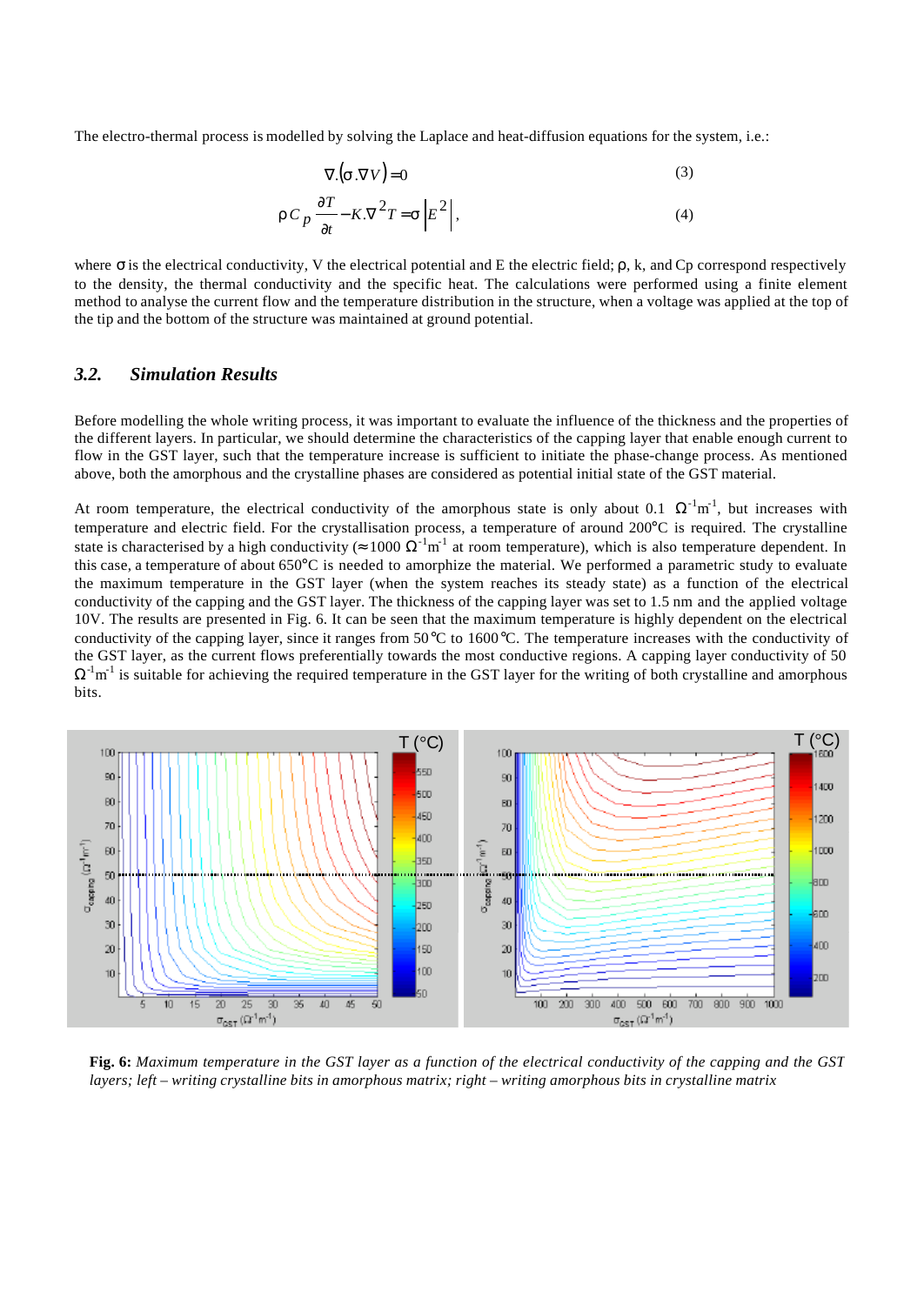In the results presented above, the value of electrical conductivity of the GST layer was kept constant. In reality, the GST conductivity depends on both temperature and electric field values at any instant in time, and this should be taken into account for realistic modelling. These dependencies for the amorphous and the crystalline phases are expressed respectively by:

$$
\mathbf{S}(T, E) = \mathbf{S}_{0_{\text{max}}} \times \exp\left(-\frac{\Delta \mathbf{x}_{\text{am}}}{kT}\right) \times \exp\left(\frac{E}{E_0}\right)
$$
 (5)

$$
\mathbf{S}(T) = \mathbf{S}_{0\_cryst} \times \exp\left(-\frac{\Delta \mathbf{x}_{cryst}}{kT}\right),\tag{6}
$$

where  $\Delta \xi$  is the activation energy ( $\Delta \xi_{\rm am} = 0.3$ eV,  $\Delta \xi_{\rm crystal} = 0.04$ eV), and  $\sigma_{0_{\rm am}}$  and  $\sigma_{0_{\rm cyst}}$  are taken to be  $1.9 \times 10^4 \Omega^{-1} \text{m}^{-1}$  and  $5\times10^3$   $\Omega^{-1}$ m<sup>-1</sup> respectively. These parameters were determined by fitting to experimental data. E<sub>0</sub> is a constant field normalisation factor.

Such expressions were introduced in the simulation program, to compare the temperature distribution in the GST layer. The temperature distribution at the end of a 100 ns writing pulse is illustrated in Fig. 7. Depending on the initial state of the GST material, a great difference in the maximum temperature is observed. 160°C and 1600°C are reached respectively from the amorphous and the crystalline starting phase. This is due to the difference in the value of the corresponding conductivities. But the graphics point out also that the temperature is not distributed in the same way. Starting with an amorphous material (see Fig. 7a), the hottest area is located in the middle of the GST layer and the temperature distribution spreads through the thickness. On the contrary, when the GST material is initially crystalline (see Fig. 7b), the maximum temperature is reached at the top of the layer, just below the tip.



**Fig. 7** Temperature distribution in the GST layer at the end of the writing pulse a) from the amorphous state  $(E_0 = 3 \times 10^9 \text{ V/m})$ , b) from the crystalline state